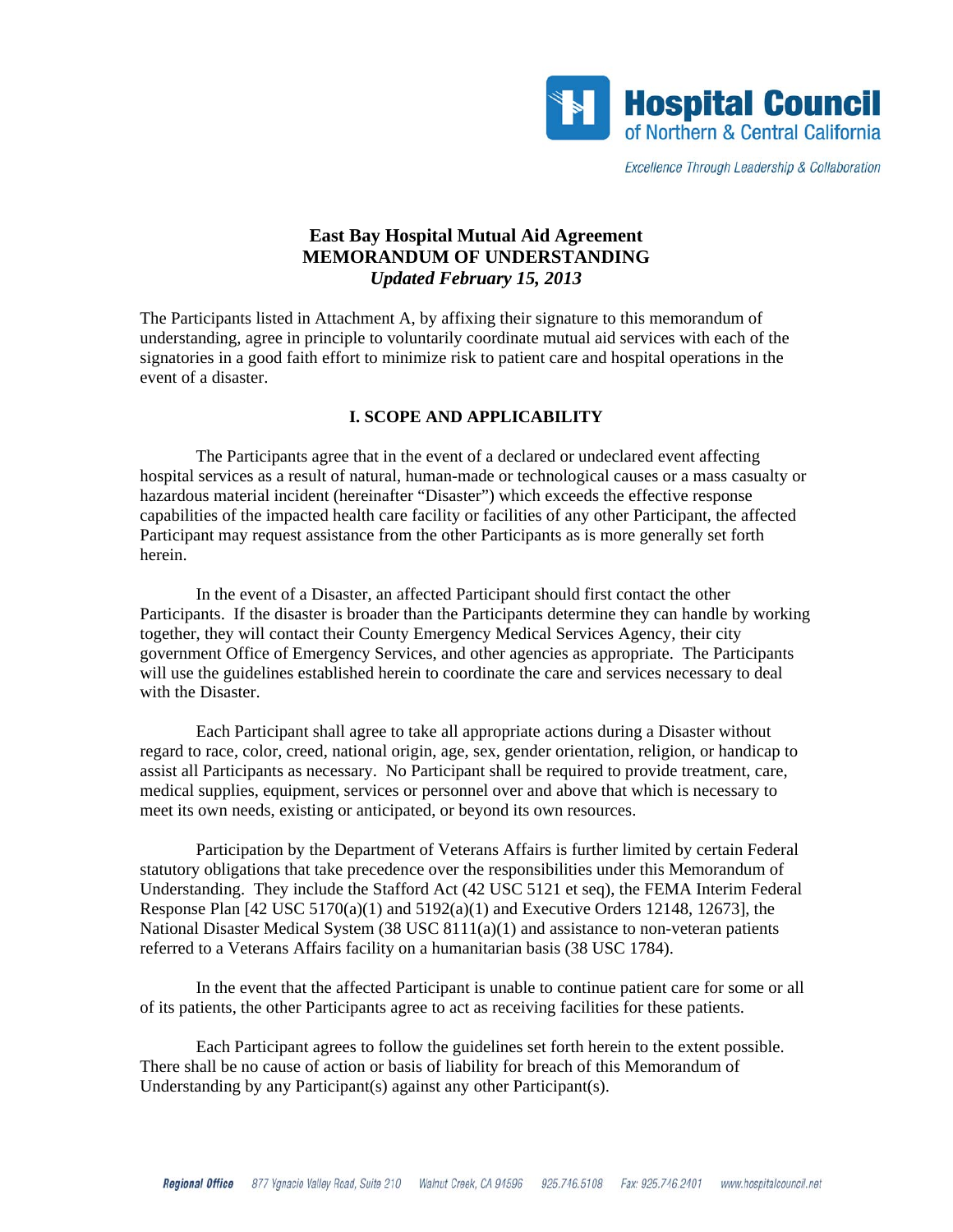Hospital Council East Bay Hospital Mutual Aid Agreement Revised January, 2013 Page 2 of 5

 This Memorandum of Understanding is not intended to replace each Participant's Disaster Plan or to adversely affect existing transfer agreements between Participants but is intended to support those plans and agreements. Each Participant shall incorporate this Memorandum of Understanding into its disaster plan consistent with the principles agreed to herein.

## **II. GUIDELINES**

#### A. EMERGENCY TREATMENT

 Each Participant agrees to provide assistance, as available within its reasonable capabilities, including:

1) Accepting as many casualties/patients as resources permit.

- 2) Accepting as many transfers as resources permit.
- 3) Providing treatment/care within the capabilities of the facility.

4) Providing physician, medical support services and personnel.

5) Providing diagnostic services.

6) Assisting in placing casualties/transfers.

7) Facilitating transportation as available and requested by other Participants.

8) Notifying the Participants when vacancies no longer exist.

9) Providing such administrative, medical and related information as necessary for the

proper care of patients transferred/received.

10) Providing other medical services that may be necessary and requested.

#### B. EMERGENCY MEDICAL SUPPLIES AND EQUIPMENT

 A Participant shall provide emergency medical supplies and equipment within resource capabilities, and as appropriate, include instructional material and product information.

#### C. COST OF SERVICES, EQUIPMENT AND PERSONNEL

 A Participant receiving services, equipment and personnel will replace or reimburse the cost of same at fair market value, if not reimbursed by other parties, to the Participant providing services, equipment and personnel. Records will be kept for accurate accounting.

### D. ADMINISTRATIVE SERVICES

 A Participant will provide the following administrative services for themselves and will assist other Participants by: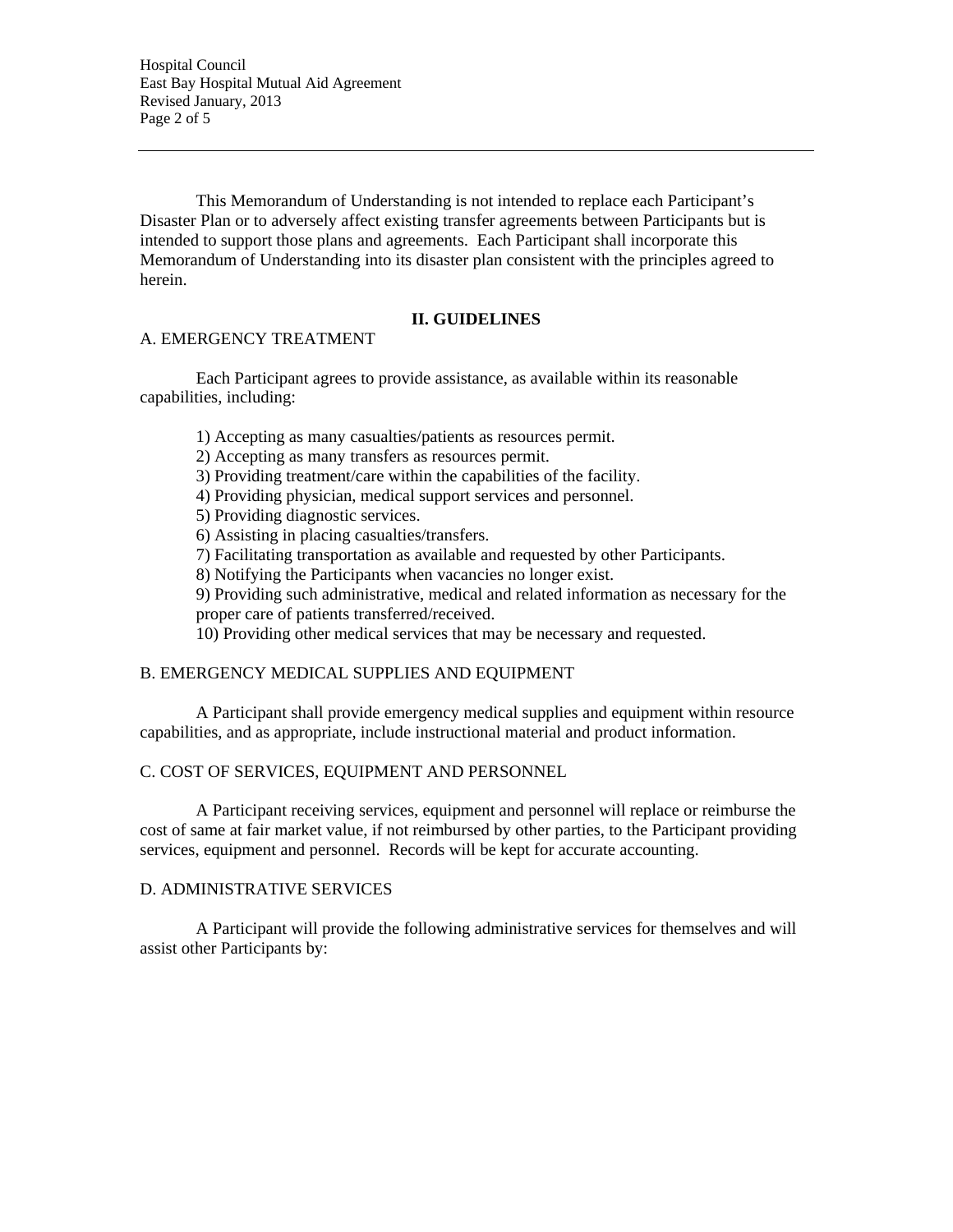- 1) Maintaining a current listing of all casualties or transfers made to and from the Participant's facility.
- 2) Maintaining a current listing of all discharges, and to the extent possible, their assigned areas and locations.
- 3) Maintaining a current listing of all deaths at the Participant's facility.
- 4) Notifying the other Participants when patients or personnel can be returned to their facility.
- 5) Maintaining a record of all treatment administered, including medical supplies and charges made.

6) Furnishing other information or record keeping, as may be requested or deemed necessary by the Participant.

#### E. COMMUNICATION SERVICES

 In the event the Participants' normal lines of communication are disrupted, other Participants, as feasible, will:

- 1) Monitor the California Health Alert Network (CAHAN), EMSystems, ReddiNet , amateur radios or any other available means of communication for emergency information transmitted.
- 2) Communicate among themselves and with their County Emergency Medical Services Agency and Department of Public Health as appropriate.
- 3) Provide emergency communication equipment, if available.

### **III. EFFECTIVE DATE, FUTURE AMENDMENT AND CONSTRUCTION**

 This Memorandum of Understanding shall become effective upon execution by an authorized officer of a Participating hospital. A signed copy of the signature page shall be sent to the Hospital Council of Northern and Central California on the date of signature (see Attachment B).

 A Participant may terminate its participation in this Memorandum of Understanding by giving a sixty (60) day written notice to the Hospital Council.

 This Memorandum of Understanding shall be reviewed periodically by the Participants to ensure that it meets the requirements of the Participants. Changes will be coordinated by the Hospital Council and documents re-issued for signature as needed.

 This Memorandum of Understanding is in no way meant to affect any of the Participants' rights, privileges, titles, claims, or defenses provided under federal or state law or common law.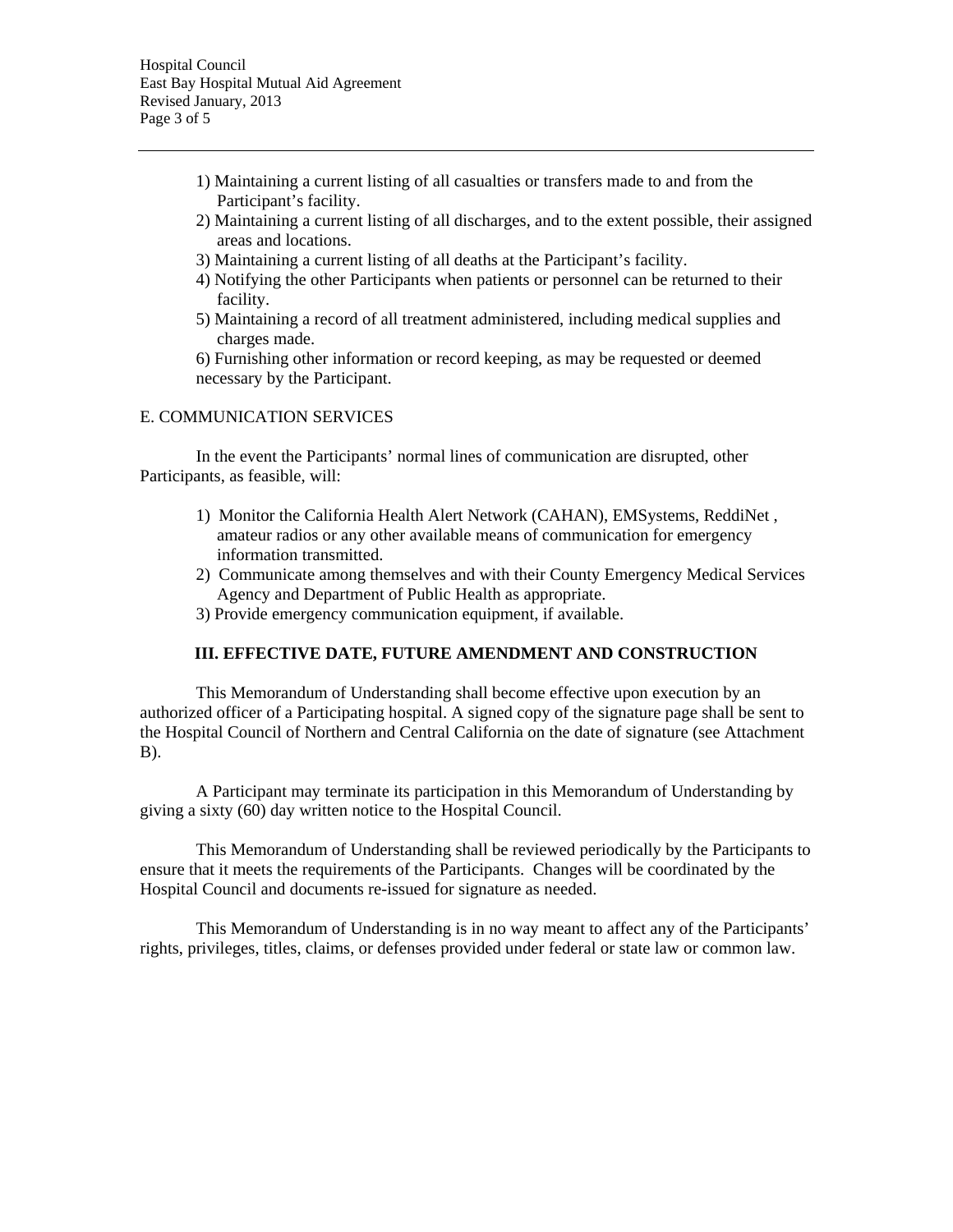Hospital Council East Bay Hospital Mutual Aid Agreement Revised January, 2013 Page 4 of 5

# **ATTACHMENT A Participants (Signatures on File)**

## Alameda County Hospitals

Alameda County Medical Center Alameda Hospital Alta Bates Summit Medical Center (Berkeley Campus) Alta Bates Summit Medical Center (Oakland Campus) Children's Hospital & Research Center Oakland Eden Medical Center Fremont Hospital Kaiser Permanente Oakland Medical Center Kindred Hospital – San Francisco Bay Area St. Rose Hospital San Leandro Hospital ValleyCare Health System Washington Hospital Healthcare System

### Contra Costa County Hospitals

Contra Costa Regional Medical Center Doctors Medical Center San Pablo John Muir Behavioral Health Center John Muir Medical Center-Concord Campus John Muir Medical Center-Walnut Creek Campus Kaiser Permanente Antioch Medical Center Kaiser Permanente Richmond Medical Center Kaiser Permanente Walnut Creek Medical Center San Ramon Regional Medical Center Sutter Delta Medical Center

## Solano County Hospitals

David Grant USAF Medical Center Kaiser Permanente Vacaville Medical Center Kaiser PermanenteVallejo Medical Center NorthBay Medical Center NorthBay VacaValley Hospital Sutter Solano Medical Center

Department of Veterans Affairs VA Northern California Health System